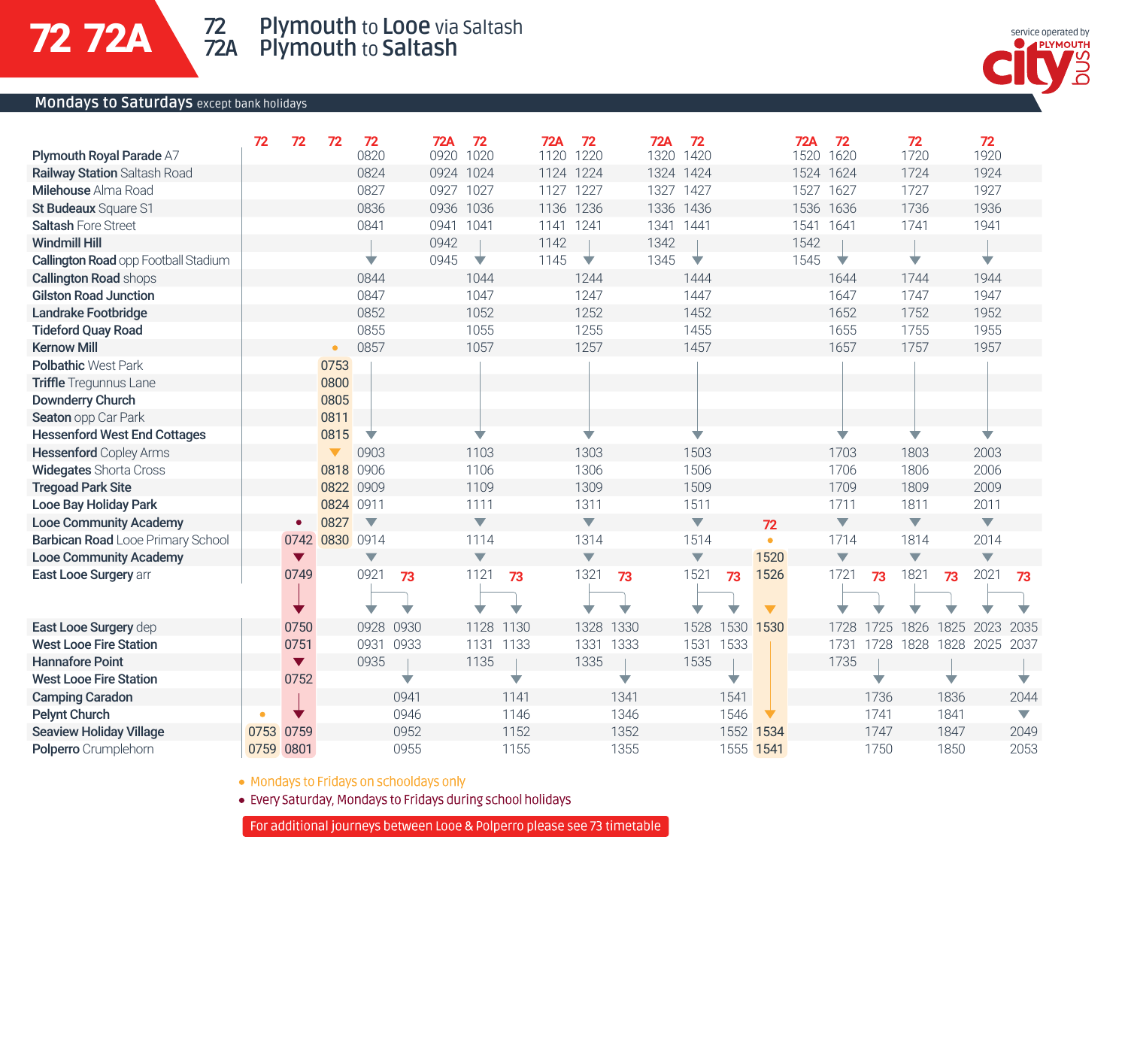

| Mondays to Saturdays except bank holidays |                         |           |                |                      |    |           |                |                         |      |           |                          |      |           |                          |           |      |                      |      |                          |                     |                          |
|-------------------------------------------|-------------------------|-----------|----------------|----------------------|----|-----------|----------------|-------------------------|------|-----------|--------------------------|------|-----------|--------------------------|-----------|------|----------------------|------|--------------------------|---------------------|--------------------------|
|                                           | 72                      | 73        | 72             | 72                   | 72 | 73        | 73             | 72                      | 72   | 73        | 72                       | 72   | 73        | 72                       | 72        | 73   | 72                   | 73   | 72                       | 73                  | 72                       |
|                                           |                         |           | ٠              | ٠                    |    |           |                |                         |      |           |                          |      |           |                          |           | ٠    |                      | ٠    |                          |                     |                          |
| Polperro Crumplehorn                      |                         |           | 0650 0735 0800 | 0805                 |    | 0858      |                |                         |      | 1128      |                          |      | 1328      |                          |           | 1458 |                      | 1458 |                          | 1725                |                          |
| Sea View Holiday Village                  |                         | 0652 0738 | 0802           | 0807                 |    | 0901      |                |                         |      | 1131      |                          |      | 1331      |                          |           | 1500 |                      | 1501 |                          | 1728                |                          |
| <b>Camping Caradon</b>                    |                         | 0744      |                |                      |    | 0907      |                |                         |      | 1137      |                          |      | 1337      |                          |           |      |                      | 1507 |                          | 1734                |                          |
| <b>Pelynt Church</b>                      |                         | 0749      |                | $\blacktriangledown$ |    | 0912 0942 |                |                         |      | 1142      |                          |      | 1342      |                          |           |      |                      | 1512 |                          | 1739                |                          |
| <b>West Looe Fire Station</b>             |                         | 0700 0758 |                | 0815                 |    | 0921 0951 |                |                         |      | 1151      |                          |      | 1351      |                          |           |      |                      | 1521 |                          | 1748                |                          |
| <b>Hannafore Point</b>                    | $\overline{\mathbf{v}}$ |           |                | $\blacktriangledown$ |    |           |                | 0948                    |      |           | 1148                     |      |           | 1348                     |           |      |                      |      | 1548                     |                     | 1748                     |
| <b>West Looe Fire Station</b>             | 0701                    |           |                | 0816                 |    |           |                | 0951                    |      | v         | 1151                     |      | v         | 1351                     |           |      |                      |      | 1551                     |                     | 1751                     |
| East Looe Surgery arr                     |                         | 0703 0802 | 0810           | 0818                 |    |           | 0925 0955 0955 |                         |      | 1155 1155 |                          |      | 1355 1355 |                          |           | 1510 |                      |      |                          | 1525 1555 1752 1755 |                          |
|                                           |                         |           |                |                      |    |           |                |                         |      |           |                          |      |           |                          |           |      |                      |      |                          |                     |                          |
|                                           |                         |           |                |                      |    |           |                |                         |      |           |                          |      |           |                          |           |      |                      |      |                          |                     |                          |
| East Looe Surgery dep                     | 0704                    |           | 0811           | 0821                 |    |           |                | 1002                    |      |           | 1202                     |      |           | 1402                     |           |      |                      |      | 1602                     |                     | 1802                     |
| Barbican Road Looe Primary School         | 0711                    |           | 0818           | 0828                 |    |           |                | 1009                    |      |           | 1209                     |      |           | 1409                     |           |      |                      |      | 1609                     |                     | 1809                     |
| Looe Community Academy arr                |                         |           | 0822           |                      |    |           |                |                         |      |           |                          |      |           |                          |           |      | ö                    |      |                          |                     |                          |
| Looe Community Academy dep                | ▼                       |           | 0830           | ▼                    |    |           |                | ÷                       |      |           | v                        |      |           |                          |           |      | 1520                 |      |                          |                     |                          |
| Looe Bay Holiday Park                     | 0717                    |           |                | 0834 0834            |    |           |                | 1015                    |      |           | 1215                     |      |           | 1415                     |           |      | 1523                 |      | 1615                     |                     | 1815                     |
| <b>Tregoad Park Site</b>                  | $\overline{\mathbf{v}}$ |           |                | 0836 0836            |    |           |                | $\overline{\mathbf{v}}$ |      |           | $\overline{\phantom{a}}$ |      |           | $\overline{\phantom{0}}$ |           |      | $\blacktriangledown$ |      | $\overline{\phantom{0}}$ |                     | $\overline{\phantom{a}}$ |
| <b>Widegates Shorta Cross</b>             | 0720                    |           |                | 0840 0840            |    |           |                | 1019                    |      |           | 1219                     |      |           | 1419                     |           |      | 1528                 |      | 1619                     |                     | 1819                     |
| <b>Hessenford Copley Arms</b>             | 0723                    |           |                | 0843 0843            |    |           |                | 1022                    |      |           | 1222                     |      |           | 1422                     |           |      | $\blacktriangledown$ |      | 1622                     |                     | 1822                     |
| <b>Hessenford West End Cottages</b>       |                         |           |                |                      |    |           |                |                         |      |           |                          |      |           |                          |           |      | 1531                 |      |                          |                     |                          |
| Seaton Car Park                           |                         |           |                |                      |    |           |                |                         |      |           |                          |      |           |                          |           |      | 1536                 |      |                          |                     |                          |
| <b>Downderry Church</b>                   |                         |           |                |                      |    |           |                |                         |      |           |                          |      |           |                          |           |      | 1542                 |      |                          |                     |                          |
| <b>Triffle</b> Tregunnus Lane             |                         |           |                |                      |    |           |                |                         |      |           |                          |      |           |                          |           |      | 1547                 |      |                          |                     |                          |
| <b>Polbathic West Park</b>                | v                       |           |                |                      |    |           |                | v                       |      |           | v                        |      |           | v                        |           |      | 1554                 |      | v                        |                     | ▽                        |
| <b>Trerulefoot Windy Ridge</b>            | 0731                    |           | 0851 0851      |                      |    |           |                | 1030                    |      |           | 1230                     |      |           | 1430                     |           |      |                      |      | 1630                     |                     | 1830                     |
| <b>Tideford Quay Road</b>                 | 0735                    |           |                | 0855 0855            |    |           |                | 1034                    |      |           | 1234                     |      |           | 1434                     |           |      |                      |      | 1634                     |                     | 1833                     |
| Landrake Footbridge                       | 0738                    |           |                | 0858 0858            |    |           |                | 1037                    |      |           | 1237                     |      |           | 1437                     |           |      |                      |      | 1637                     |                     | 1836                     |
| <b>Gilston Road Junction</b>              | 0743                    |           |                | 0903 0903            |    |           |                | 1042                    |      |           | 1242                     |      |           | 1442                     |           |      |                      |      | 1642                     |                     | 1841                     |
| Callington Road opp Football Stadium      | 0746                    |           | 0906           | 0906 0945            |    |           |                | 1045 1145               |      |           | 1245 1345                |      |           |                          | 1445 1545 |      |                      |      | 1645                     |                     | 1844                     |
| Saltash Fore Street                       | 0750                    |           |                | 0910 0910 0949       |    |           |                | 1049 1149               |      |           | 1249 1349                |      |           | 1449 1549                |           |      |                      |      | 1649                     |                     | 1848                     |
| St Budeaux Square S2                      | 0755                    |           |                | 0915 0915 0954       |    |           |                | 1054 1154               |      |           | 1254 1354                |      |           |                          | 1454 1554 |      |                      |      | 1654                     |                     | 1853                     |
| <b>Milehouse</b> Central Park             | 0804                    |           |                | 0924 0924 1003       |    |           |                | 1103                    | 1203 |           | 1303 1403                |      |           |                          | 1503 1603 |      |                      |      | 1703                     |                     | 1900                     |
| Railway Station Saltash Road              | 0807                    |           | 0927           | 0927 1006            |    |           |                | 1106                    | 1206 |           | 1306                     | 1406 |           | 1506                     | 1606      |      |                      |      | 1706                     |                     | 1902                     |
| Plymouth Royal Parade A7                  | 0814                    |           |                | 0934 0934 1013       |    |           |                | 1113 1213               |      |           | 1313 1413                |      |           | 1513 1613                |           |      |                      |      | 1713                     |                     | 1908                     |

• Mondays to Fridays on schooldays only

· Every Saturday, Mondays to Fridays during school holidays

For additional journeys between Polperro & Looe please see 73 timetable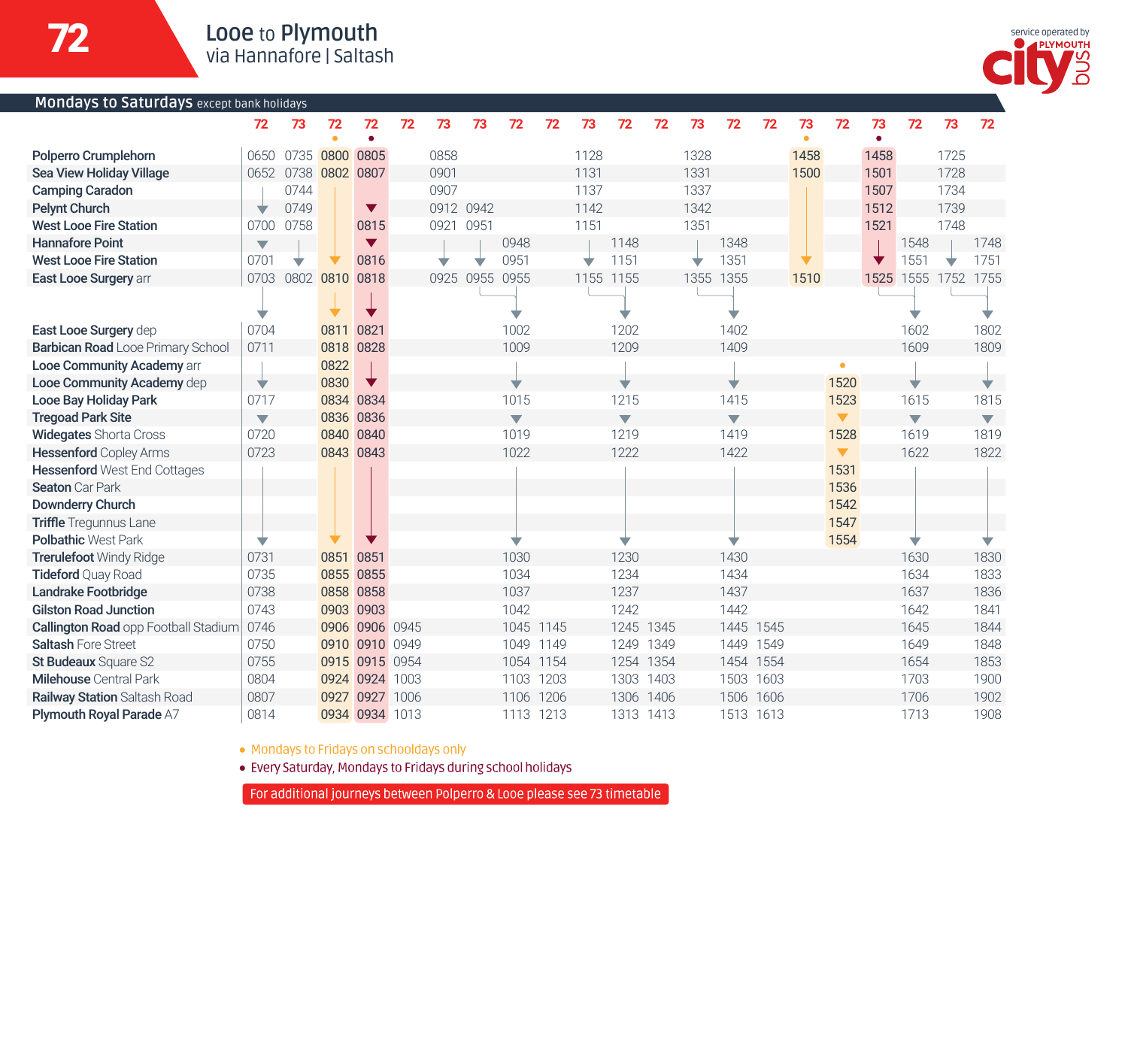72

# **Plymouth** to **Polperro** via Saltash | Looe

#### **Sundays and bank holidays**

| 0820 | 1020 |      |      | 1620      |
|------|------|------|------|-----------|
| 0824 | 1024 | 1224 | 1424 | 1624      |
| 0827 | 1027 | 1227 | 1427 | 1627      |
| 0836 | 1036 | 1236 | 1436 | 1636      |
| 0841 | 1041 | 1241 | 1441 | 1641      |
| 0844 | 1044 | 1244 | 1444 | 1644      |
| 0847 | 1047 | 1247 | 1447 | 1647      |
| 0852 | 1052 | 1252 | 1452 | 1652      |
| 0855 | 1055 | 1255 | 1455 | 1655      |
| 0857 | 1057 | 1257 | 1457 | 1657      |
| 0903 | 1103 | 1303 | 1503 | 1703      |
| 0906 | 1106 | 1306 | 1506 | 1706      |
| 0910 | 1110 | 1310 | 1510 | 1710      |
| 0913 | 1113 | 1313 | 1513 | 1713      |
| 0916 | 1116 | 1316 | 1516 | 1716      |
| 0928 | 1128 | 1328 | 1528 | 1728      |
| 0931 | 1131 | 1331 | 1531 | 1731      |
| 0941 | 1141 | 1341 | 1541 | 1741      |
| 0947 | 1147 | 1347 | 1547 | 1747      |
| 0950 | 1150 | 1350 | 1550 | 1750      |
|      |      |      |      | 1220 1420 |